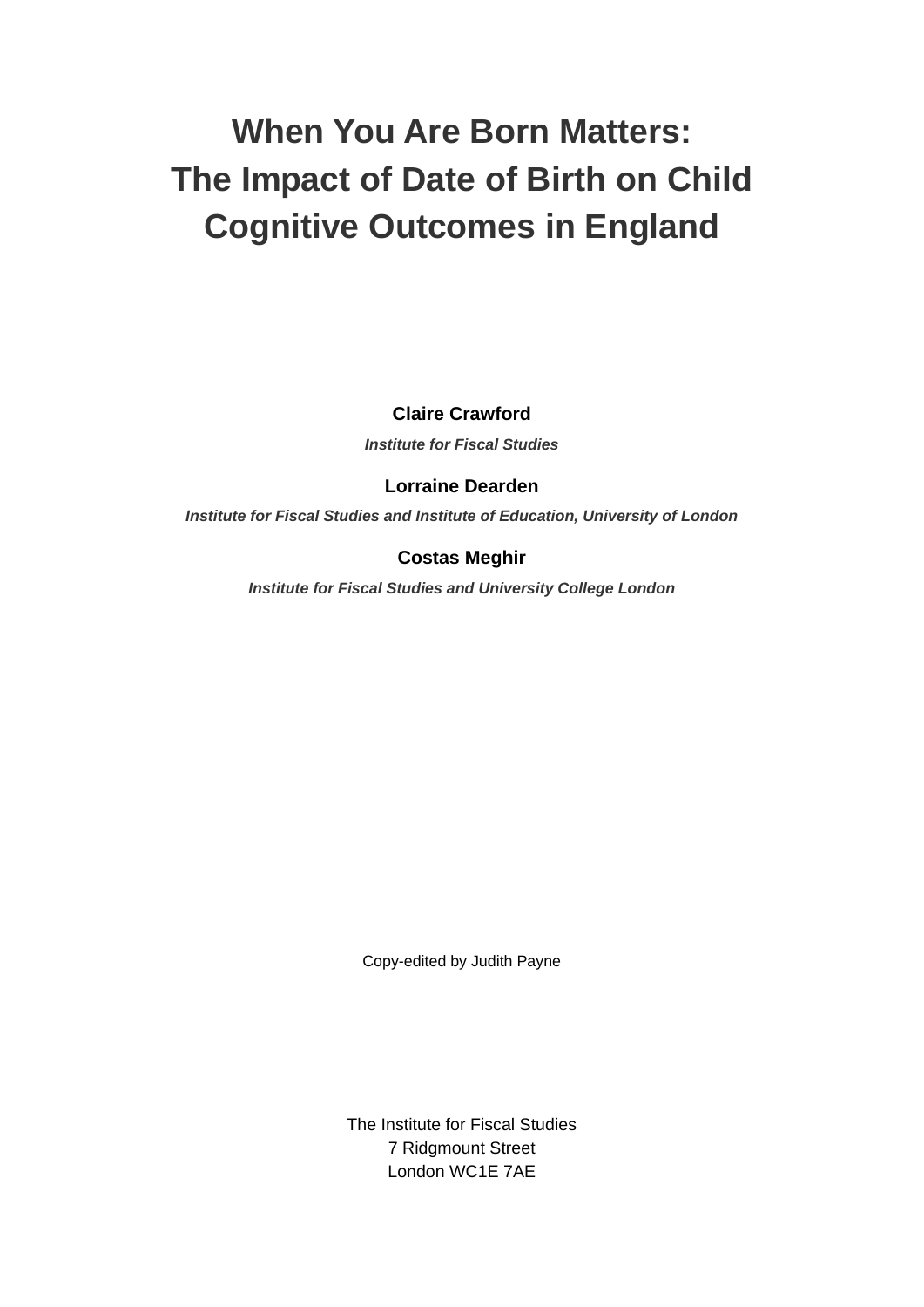# **Executive summary**

The impact of date of birth on cognitive test scores is well documented across many countries, with the youngest children in each academic year performing more poorly, on average, than the older members of their cohort (see, for example, Bedard and Dhuey (2006) or Puhani and Weber  $(2005)^1$ ). However, relatively little is known about the driving forces behind these differences, at least in England; nor does there appear to have been a robust discussion regarding what, if anything, should be done in light of these disparities. We address both of these issues in this report.

## **Background and research questions**

In England, the academic year runs from 1 September to 31 August, so that a child born on 31 August will start school (and sit exams) up to a year earlier than a child born only one day later, on 1 September. Furthermore, as responsibility for determining school admissions policies falls on local, rather than central, authorities, there is considerable geographical variation in terms of length of schooling (and the age at which children start school) amongst the youngest members of each cohort.<sup>2</sup>

In this report, we use this framework to address four specific research questions:

- 1. *What is the extent of the August birth penalty across different outcomes, and how does this vary by age (from age 5 to age 18)?* We begin by simply comparing the cognitive outcomes (and special educational needs status) of August- and September-born children in the same school and school year.
- 2. We then move on to consider the impact of different school admissions policies on the outcomes of August-born (as well as January-, March- and May-born<sup>3</sup>) children. We do this by comparing children who start school in the September of the academic year in which they turn 5 with others of the same age who, as a result of the admissions policy in place in their local education authority (LEA), start school one or two terms later. *What is the best admissions policy for summer-born children in terms of cognitive outcomes?*
- 3. Observed differences between the outcomes of August- and September-born children could be due to a number of factors:
	- **Age of sitting the test (absolute age) effect:** If all children in a particular cohort sit exams on the same day, then those born later in the academic year will always be younger than their peers when taking the tests.

 $1$  A summary of these papers, and others, can be found in Chapter 2 of this report.

 $^2$  This variation is supported by almost universal compliance with the rules that are in place (despite the fact that children in England do not, by law, need to have started school until the term after they turn 5).

 $3$  These are children born on the 'wrong' side of other cut-offs introduced by the presence of certain admissions policies. For example, under a policy in which all children start school at the beginning of the term in which they turn 5, a child born on 1 January would start school one term later than a child born only one day earlier, on 31 December.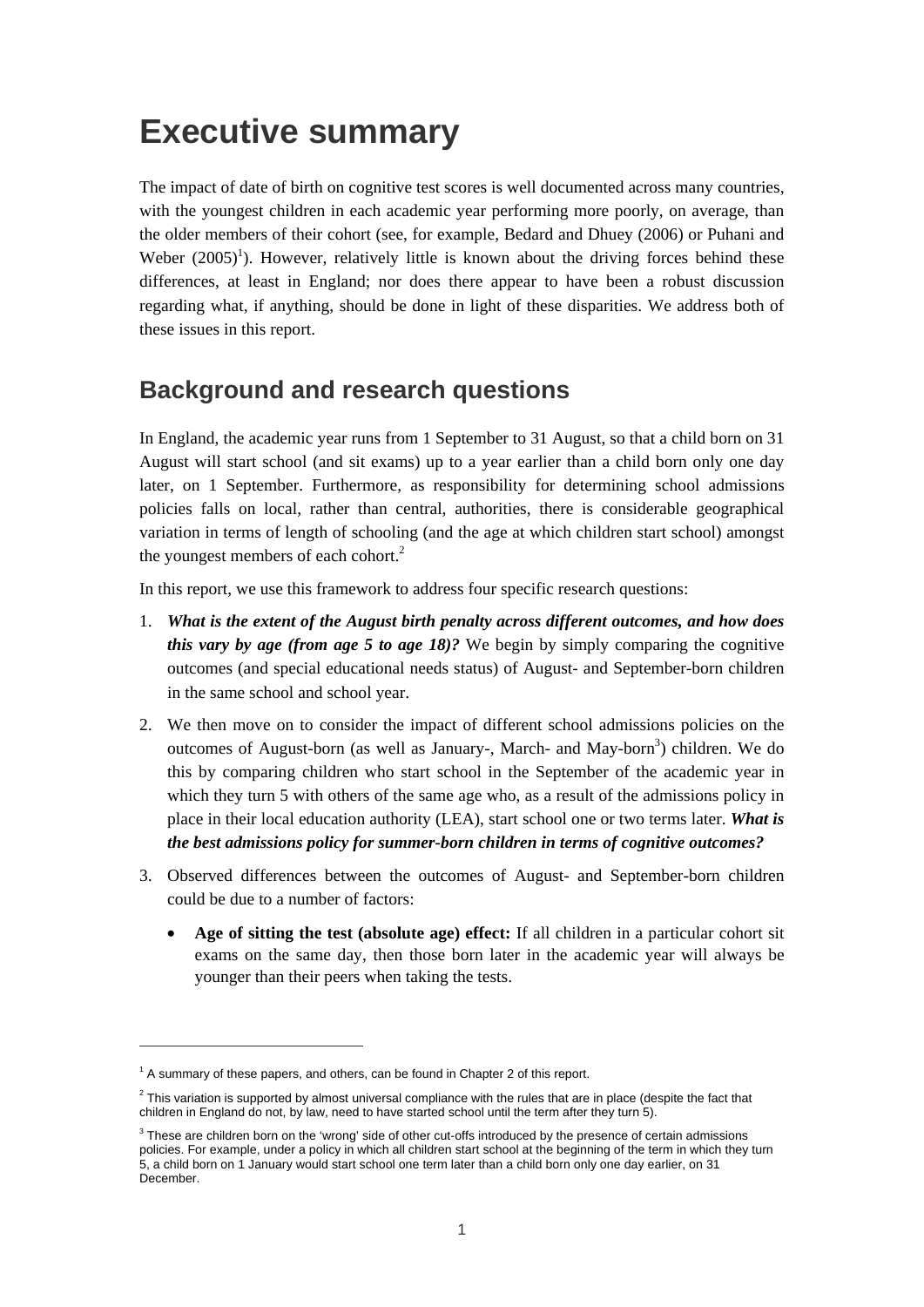- **Age of starting school effect:** Perhaps it is not the age at which children sit the test that is important, but the age at which they start school, i.e. it is their 'readiness for school' that matters.
- **Length of schooling effect:** If younger children have experienced fewer terms of schooling prior to the exams than older members of their cohort, then this might explain their poorer academic performance.
- **Age position (relative age) effect:** Under this hypothesis, younger children tend to perform more poorly not because they are the youngest in absolute terms but because they are the youngest relative to others in their year group.

*Which of these factors – absolute age, age of starting school, length of schooling, age position – drive differences in cognitive outcomes between August- and September-born children?* 

4. *Does the August birth penalty vary across particular subgroups of interest?* For example, does it differ between children who are eligible for free school meals<sup>4</sup> and those who are not?

We use the answers to these questions to determine whether there is a need for policy intervention and, if so, which options are most appropriate.

# **Data and methods**

We use administrative data on all children in state schools in England to answer these questions. These data comprise test results from the Foundation Stage (sat at age 5), Key Stage 1 (age 7), Key Stage 2 (age 11), Key Stage 3 (age 14), Key Stage 4 (age 16) and Key Stage 5 (age 18), plus some basic background characteristics collected via an annual schools' census. As yet, it is not possible to follow the same individuals from the Foundation Stage all the way through to Key Stage 5, so instead we consider three separate groups, covering the full spectrum of results. These groups are as follows:

- **Group 1**: for a one-in-ten sample of children (born in 1997–98 or 1998–99), we can analyse outcomes at the Foundation Stage (age 5) and Key Stage 1 (age 7);
- **Group 2**: for two cohorts of children (born in 1990–91 or 1991–92), we can analyse outcomes at Key Stage 1 (age 7), Key Stage 2 (age 11) and Key Stage 3 (age 14);
- **Group 3**: for three cohorts of children (born in 1985–86, 1986–87 or 1987–88), we can analyse outcomes at Key Stage 2 (age 11), Key Stage 3 (age 14), Key Stage 4 (age 16) and Key Stage 5 (age 18).

The outcomes we consider are standardised average point score<sup>5</sup> (for all but Key Stage 5), whether the child has reached the expected level at a particular Key Stage (for all but the Foundation Stage), whether they have achieved above the expected level at a particular Key

<sup>&</sup>lt;sup>4</sup> This can be thought of as a proxy for low family income.

 $<sup>5</sup>$  This is normalised to have mean 0 and standard deviation 1, thus allowing comparison across groups.</sup>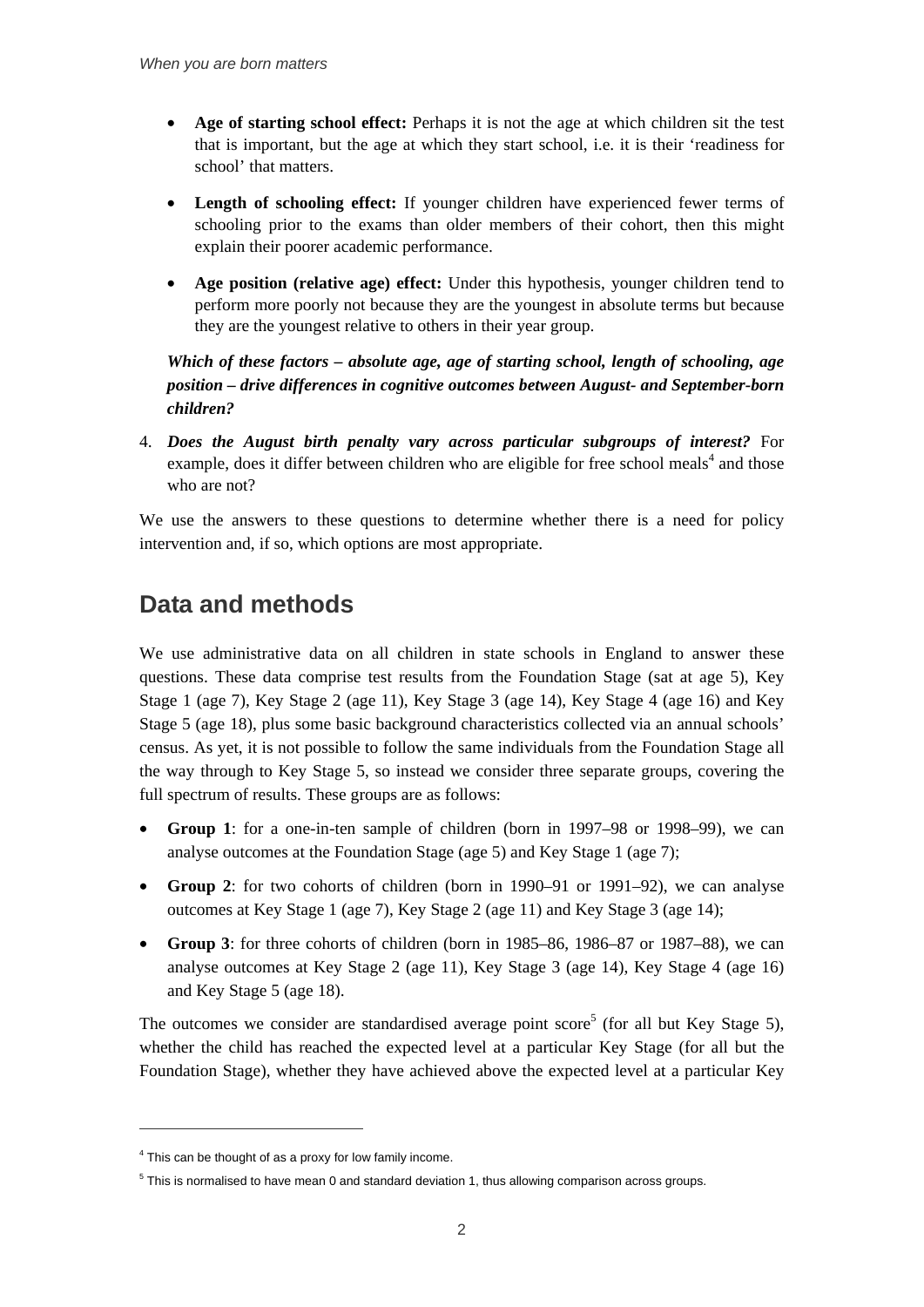

Figure 1. Mean standardised average point score at Key Stage 1, Key Stage 2 and Key Stage 3 for Group 2, by date of birth and cohort

Figure 2. Mean standardised average point score at Key Stage 2, Key Stage 3 and Key Stage 4 for Group 3, by date of birth and cohort

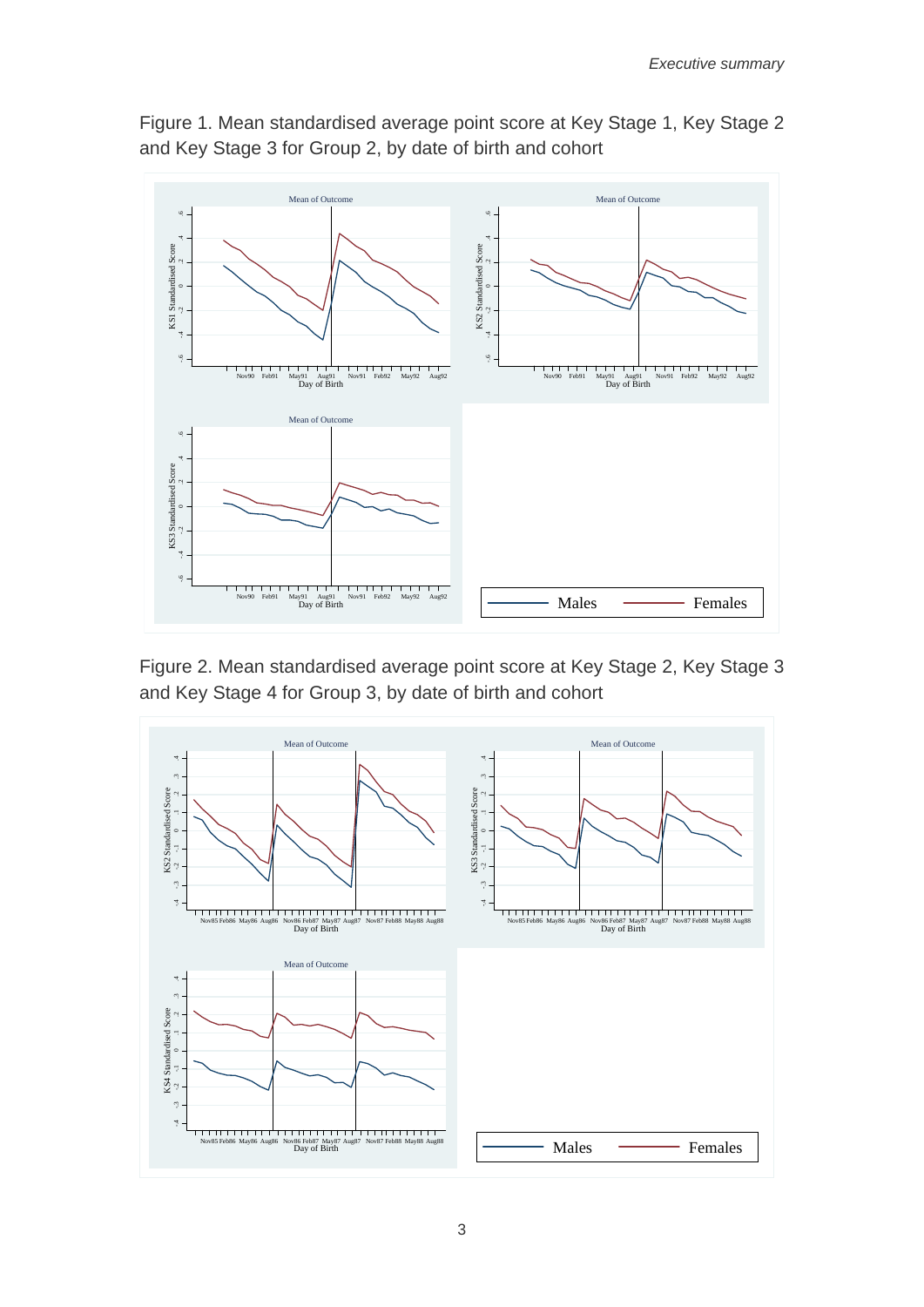Stage (for Key Stage 1, Key Stage 2 and Key Stage 3 only) and special educational needs status.<sup>6</sup> For all three groups, we restrict our sample to individuals for whom all outcomes are observed in the expected year.

Figures 1 and 2 motivate our work, by showing how the raw standardised average point score varies by date of birth and cohort, for Groups 2 and 3 respectively.<sup>7</sup> From the graphs, it is clear that the outcomes for August-born children are always lower than those for Septemberborn children. This gap steadily decreases between age 7 (Key Stage 1) and age 16 (Key Stage 4), but remains evident even at the end of compulsory schooling, so that it may potentially be affecting decisions over whether to stay on at school beyond age 16.

These are just the raw differences, however, whilst most of our methodological approaches involve making comparisons between August- and September-born children<sup>8</sup> within schools, controlling for all observed characteristics that might affect cognitive outcomes.<sup>9</sup> As long as we capture observed differences between August- and September-born children within a particular school – and assuming that the remaining unobserved characteristics of students at the school, plus the effectiveness of the school, do not vary by age – we will difference out the impact of this (assumed) unobserved fixed effect and obtain an estimate of the causal impact of being born in August (rather than September) on cognitive outcomes.

Furthermore, in considering our third research question, we have to assume in addition that our observed individual characteristics are sufficiently rich to allow us to compare children across schools and local education authorities (in which different admissions policies are employed). This assumption appears to be warranted, as the estimates obtained from this model are very similar to those obtained from the models that compare individuals within schools, which suggests that our results are likely to be robust to model choice.

# **Key findings**

 $\overline{a}$ 

The key findings across our four research questions are summarised below.

*1. What is the extent of the August birth penalty across different outcomes, and how does this vary by age (from age 5 to age 18)?* 

This question is discussed at length in Chapter 5 of this report; the main results indicate that there is evidence of a significant August birth penalty in all outcomes and at every age for children in English state schools.

In terms of standardised average point scores and the proportion of children achieving the expected level, this penalty is largest when a child first enters school; it declines over time, but is still significant at ages 16 and 18, when students are making decisions about

 $6$  This is observed at age 5 for Group 1, age 11 for Group 2 and age 16 for Group 3.

 $^7$  We do not use Key Stage 5 standardised average point score, because we only observe this information for individuals who remain in state schools for post-compulsory provision (a highly selected sample).

<sup>&</sup>lt;sup>8</sup> Or between February- and March-born children, December- and January-born children or April- and May-born children.

<sup>&</sup>lt;sup>9</sup> Details of these variables can be found in Section 3.1.4. They include ethnicity, free school meals status (a proxy for low family income), whether English is the child's first language and a variety of local neighbourhood characteristics.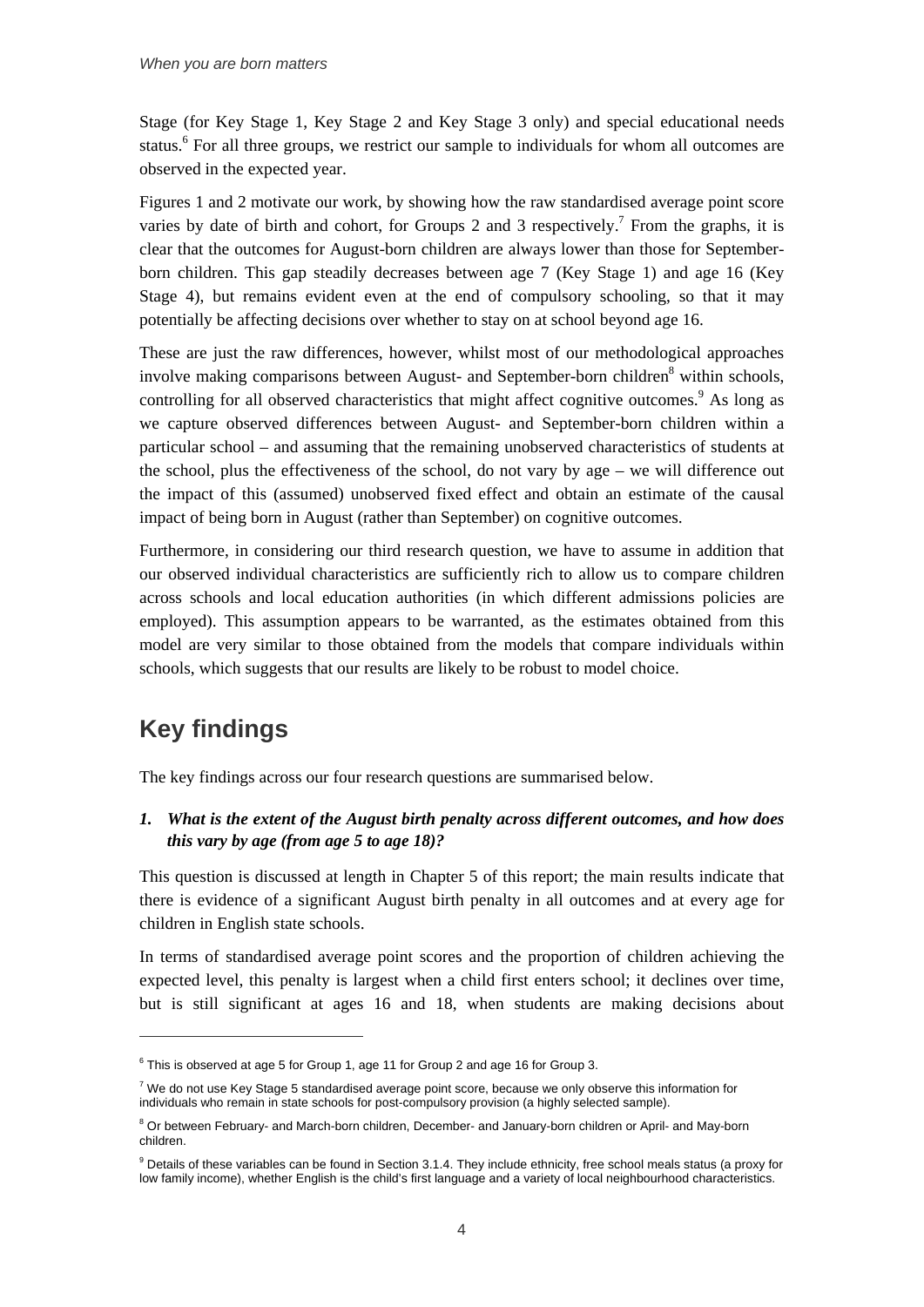employment and/or future study. For example, at the Foundation Stage (age 5), August-born girls (boys) score, on average, 0.768 (0.817) standard deviations lower than September-born girls (boys); this penalty has fallen to  $0.609$   $(0.602)^{10}$  standard deviations by Key Stage 1, to 0.351  $(0.337)^{11}$  standard deviations at Key Stage 2, to 0.204  $(0.212)^{12}$  standard deviations at Key Stage 3 and to 0.116 (0.131) standard deviations at Key Stage 4.

Furthermore, August-born girls (boys) are, on average, 26.4 (24.9) percentage points<sup>13</sup> less likely to reach the expected level than September-born girls (boys) at Key Stage 1, 14.4 (13.9) percentage points<sup>14</sup> less likely to reach the expected level at Key Stage 2, 8.3 (9.1) percentage points<sup>15</sup> less likely to reach the expected level at Key Stage 3, 5.5 (6.1) percentage points less likely to reach the expected level at Key Stage 4 (as measured at age 16) and 2.0 (1.7) percentage points less likely to reach the expected level at Key Stage 5 (via an academic route). The expected level at Key Stage 4 is equivalent to being awarded five GCSEs at grades A\*–C. Given that many further education institutions require students to have achieved at least this standard in order to admit them, this potentially means that August-born girls (boys) could be, on average, 5.5 (6.1) percentage points less likely (than September-born girls (boys)) to remain in education beyond age 16, simply because of the month in which they were born.

Interestingly, once attainment of Level 2 (Key Stage 4) and Level 3 (Key Stage 5) vocational qualifications (by age 18) is taken into account, the August birth penalty decreases  $-$  to 0.5 (1.4) percentage points for girls (boys) at Level 2 and to 0.9 (1.6) percentage points at Level 3. However, given that non-academic Level 2 qualifications have been found to be poorly rewarded in the labour market (see, for example, Dearden, McGranahan and Sianesi (2004)), these disparities remain concerning.

There is not such a clear pattern over time in terms of differences between the proportion of August- and September-born children who are recorded as having statemented (i.e. more severe) or non-statemented (i.e. less severe) special educational needs. At age 5 (when children are in their first year of school), very few have been diagnosed with special educational needs, so differences according to month of birth are small and generally insignificant. The largest August birth penalties for this outcome are evident at age 11, after which they appear to fall back somewhat by age 16. At age 11, August-born girls are 0.4 percentage points (25 per cent) more likely to have statemented special educational needs and 8.1 percentage points (72 per cent) more likely to have non-statemented special educational needs; the corresponding figures for boys are 0.6 percentage points (14 per cent) and 9.4 percentage points (46 per cent).

 $10$  These have been calculated by averaging the August birth penalties found at Key Stage 1 for Groups 1 and 2.

<sup>&</sup>lt;sup>11</sup> These have been calculated by averaging the August birth penalties found at Key Stage 2 for Groups 2 and 3.

 $12$  These have been calculated by averaging the August birth penalties found at Key Stage 3 for Groups 2 and 3.

 $13$  These have been calculated by averaging the August birth penalties found at Key Stage 1 for Groups 1 and 2.

<sup>&</sup>lt;sup>14</sup> These have been calculated by averaging the August birth penalties found at Key Stage 2 for Groups 2 and 3.

<sup>&</sup>lt;sup>15</sup> These have been calculated by averaging the August birth penalties found at Key Stage 3 for Groups 2 and 3.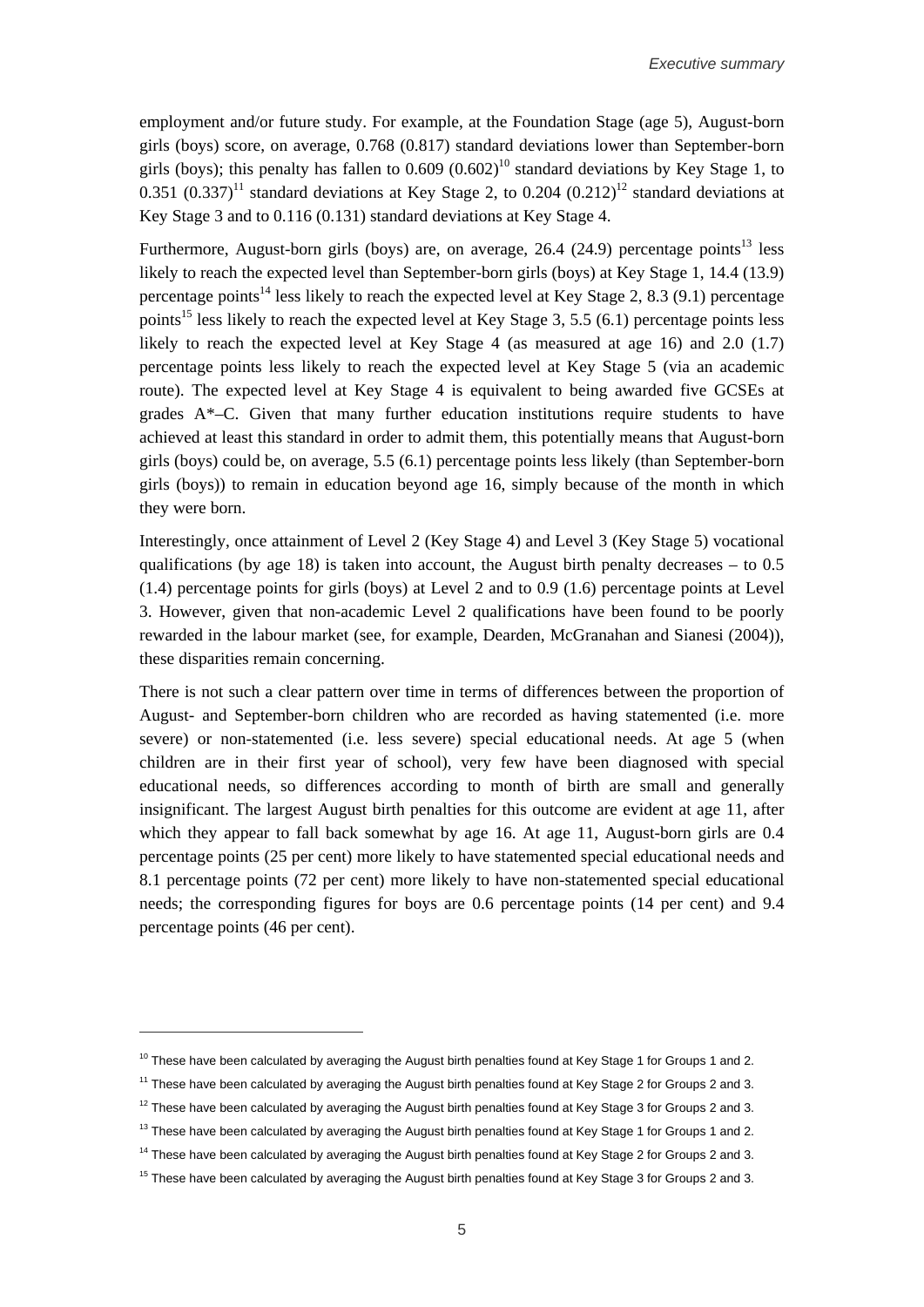$\overline{a}$ 

### *2. What is the best admissions policy for summer-born children in terms of cognitive outcomes?*

Our findings on this question (discussed in Chapter 6 of this report) suggest that admissions policies do matter, at least for early cognitive outcomes. In general, August-born children are slightly better off (and certainly no worse off) if they start school in the September of the academic year in which they turn 5 (rather than in the January or the April, as happens in some local education authorities). Furthermore, this is likely to be of greater benefit to girls than to boys.

For example, in terms of the proportions achieving the expected level, August-born girls (boys) who receive two terms less schooling (or, equivalently, start school when they are seven months older) than other August-born children face an additional penalty of 3.8 (2.4) percentage points at Key Stage 1, 2.5 (0.2) percentage points at Key Stage 2 and 2.4 (0.3) percentage points at Key Stage 3. These differences are all significant for girls but only significant at Key Stage 1 for boys, and there are no significant differences<sup>16</sup> by admissions policy area at either Key Stage 4 or Key Stage 5.17

These findings suggest that the August birth penalty is not being driven by differences in admissions policies, which leads us nicely on to our third research question.

## *3. Which of these factors – absolute age, age of starting school, length of schooling, age position – drive differences in cognitive outcomes between August- and September-born children?*

The results of our work on this question (discussed in Chapter 7 of this report) suggest that the major reason why August-born children perform significantly worse than September-born children in the Key Stage tests is simply that they are almost a year younger when they sit them. Whilst, as we saw above, August-born children do benefit from starting school earlier rather than later (for example, in the September, rather than the January or the April, of their reception year), this makes only a modest positive contribution to test scores and only at early Key Stages. Age position effects are generally not important.<sup>18</sup> Clearly, other policy options are needed in order to eliminate the August birth penalty.

#### *4. Does the August birth penalty vary across particular subgroups of interest?*

This issue is discussed in Chapter 8 of this report. We considered comparisons across a number of subgroups: students who are eligible for free school meals (a proxy for low family income) vs. students who are not;<sup>19</sup> students who live in one of the 20 per cent most deprived

<sup>&</sup>lt;sup>16</sup> At conventional levels (5 per cent or below), and in terms of the proportion of individuals reaching the expected level at each Key Stage.

<sup>&</sup>lt;sup>17</sup> The additional penalties for August-born children who receive one term less schooling (or, equivalently, start school when they are four months older) than other August-born children are generally smaller than the effects for Augustborn children who receive two terms less schooling; further, they do not persist beyond Key Stage 2 for either girls or boys.

 $18$  The age position effect also has a small (and sometimes significant) additional negative impact on the test scores of August-born children (usually in earlier Key Stages), but its magnitude is dwarfed by that of the absolute age (age of sitting the test) effect.

<sup>&</sup>lt;sup>19</sup> We present the results of this comparison in Chapter 8. Results for other subgroups are available from the authors on request.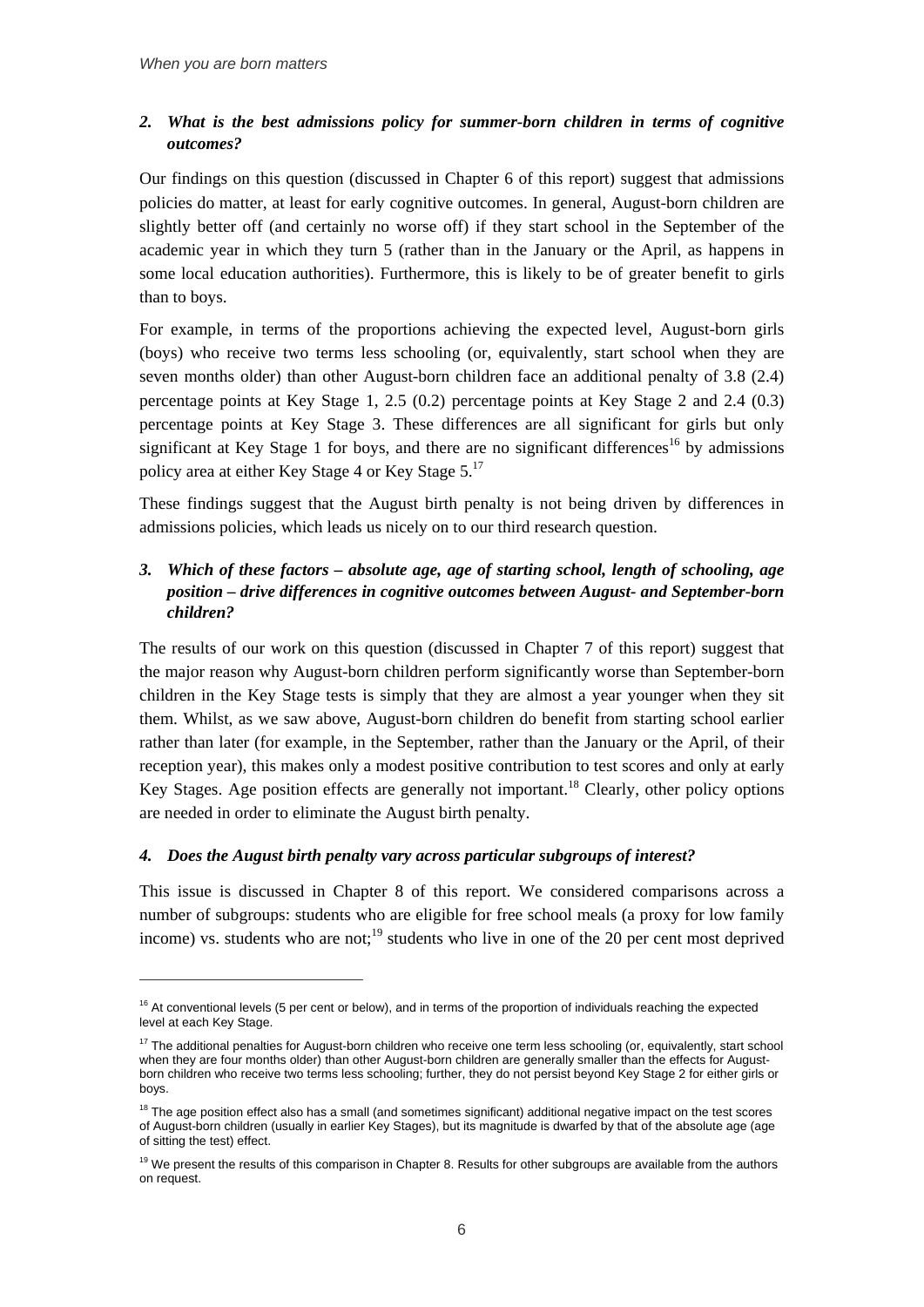Super Output Areas  $(SOAs)^{20}$  vs. students who do not; students of Black Caribbean ethnic origin vs. students of White British ethnic origin; students of Black ethnic origin vs. students of White British ethnic origin; and students of Pakistani or Bangladeshi ethnic origin vs. students of White British ethnic origin.

Whilst there are some significant differences in terms of the magnitude of the August birth penalty for children who are and are not eligible for free school meals (discussed in Chapter 8), perhaps the most important finding is the lack of significant differences amongst the majority of subgroups considered. This suggests that, in most cases, August-born children, regardless of observable characteristics, face the same disadvantage (in terms of cognitive outcomes) relative to September-born children. This suggests that policy options (discussed below) do not need to be tailored to the needs of particular subgroups: in theory, all Augustborn children should benefit from the suggestions that we make.

## **Policy options and conclusions**

It is clear from the results presented in this report that cognitive outcomes are affected by date of birth: a child born in September will, on average, perform significantly better in academic tests than a child born in August, simply because they start school (and sit the tests) up to a year later.

Our work suggests that these differences arise predominantly because August-born children are almost a year younger than September-born children when they sit the tests. Further, these disparities remain significant at ages 16 and 18, so that date of birth may be influencing decisions over whether to stay in education or to leave school and enter the labour market. This cannot be optimal from either an efficiency or equity perspective, and it seems clear to us that some form of policy change is necessary to ensure that this inequity does not continue.

In Chapter 9, we suggest a number of policy options that might help overcome this date-ofbirth penalty. In our opinion, the most viable of these are the following:

#### *1. Age normalisation of test results*

 $\overline{a}$ 

Perhaps the easiest and most effective solution would be to explicitly recognise that attainment differs by month of birth and accordingly age normalise Key Stage test results (including results used to generate school league tables and those used to sort children into classes on the basis of ability<sup>21</sup>). The aim, using this approach, would be to ensure that the proportion of students reaching a particular grade at a particular Key Stage does not vary by month of birth. The argument in favour of this option is that somebody always has to be the youngest, and no policy is going to get around this fact; what one needs to ensure instead is that being the youngest does not unnecessarily penalise students who get the 'unlucky' summer birth draw.

Of course, age normalisation cannot continue for ever. At the point at which students leave the education system – for example, to enter the labour market – it is important that test

 $20$  A Super Output Area comprises approximately 1,500 households.

 $21$  The idea here would be that children were streamed according to potential (rather than actual) attainment.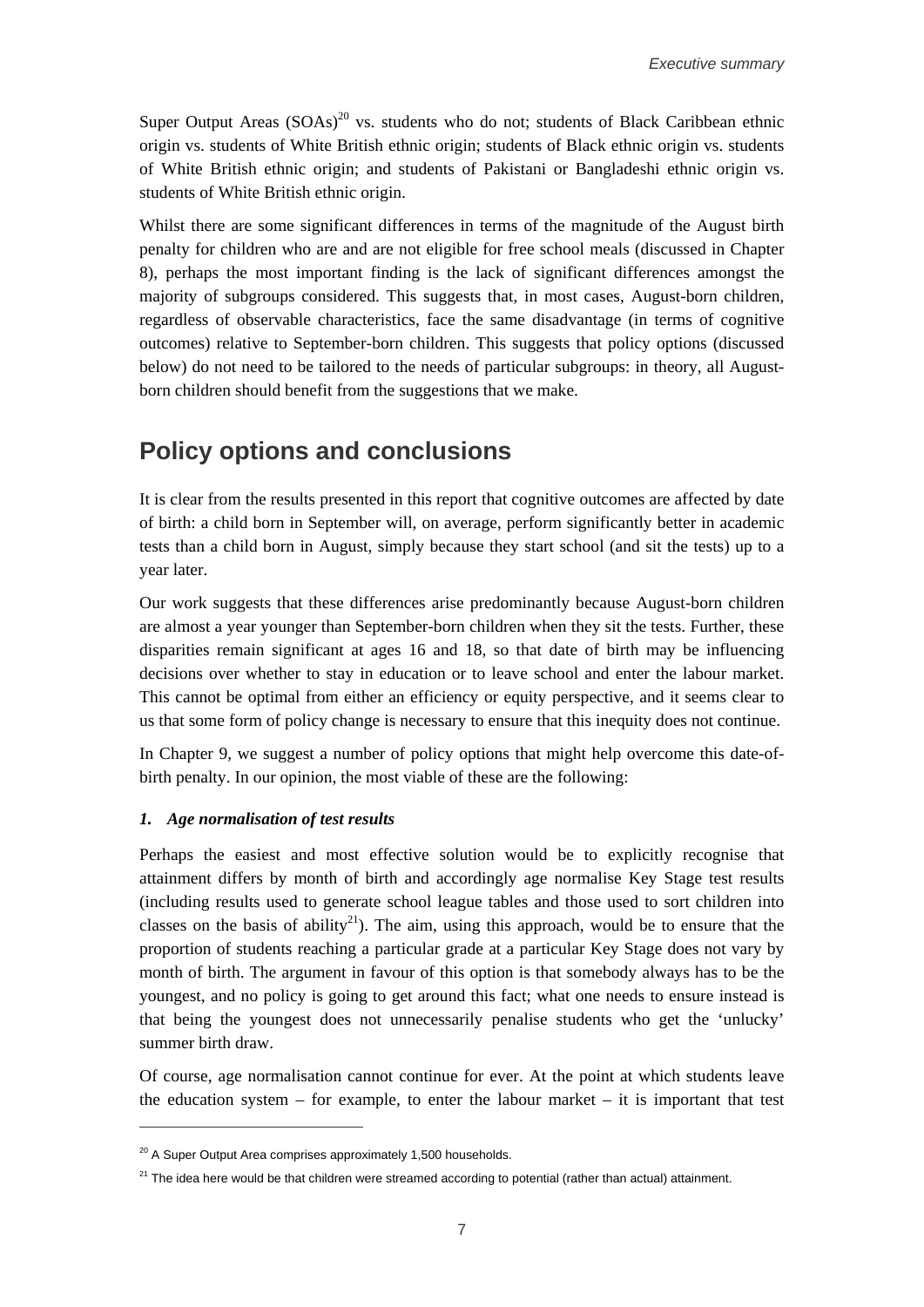results measure *actual* levels of human capital rather than some age-normalised version. For this reason, we argue that age normalisation should only be implemented up to age 14. However, given that there is still evidence of an August birth penalty at age  $16 -$  and that many providers of further education require some minimum level of attainment in order for students to progress – it seems sensible to determine whether a child stays on in education beyond age 16 (and what type of provision they opt for) on the basis of age-normalised scores, to ensure that summer-born children are not penalised.

Details of possible implementation methods, together with the effects of age normalisation on the magnitude of the August birth penalty and school league table rankings, can be found in Section 9.1.1 of this report.

#### *2. Testing when ready*

The government has already announced that it is piloting a scheme (the 'Making Good Progress' programme) to introduce greater flexibility into the current testing system. This pilot allows children to sit Key Stage 2 and Key Stage 3 tests in English and maths at twiceyearly sittings, whenever they are ready to take them.<sup>22</sup>

It seems to us that the most sensible way of adapting this scheme to better suit the needs of summer-born children would be to use the age at which they sat (and passed) the Key Stage tests as the outcome. This could also be used in school league tables, by averaging the age at which all children in a particular cohort passed each Key Stage test. Furthermore, if expected levels were also set on this basis, then August-born children (and their parents and teachers) would be given a much clearer picture of their relative position in the ability distribution, conditional on age.

This option alone would not act to reduce the August birth penalty present in Key Stage 4 and Key Stage 5 results – unless behavioural factors (for example, in terms of increased motivation and/or self-belief) improved the performance of currently low-scoring students, including summer-born children, enough to reduce or eliminate this gap. Of course, this policy could be implemented alongside the option of age normalisation of Key Stage 4 outcomes (at least when assessing progression to Key Stage 5, as discussed above).

#### *3. Changes to free nursery provision and flexibility over school starting ages*

Every child in England is currently entitled to 12½ hours of free nursery education per week,<sup>23</sup> from the beginning of the term after they turn 3 until the beginning of the term in which they start school. This means that, depending on the admissions policy in place in their area, summer-born children may receive up to two terms less nursery education than their autumn-born counterparts. Given that August-born children are already disadvantaged as a result of being the youngest in their year, it might be sensible to grant them access to free nursery provision from the beginning of the academic *year* in which they turn 3 rather than the beginning of the *term* after they turn 3. Assuming that August-born children are able to benefit from this extra nursery provision (despite being extremely young when they access

 $22$  See Section 9.1.2 for more details of this pilot programme.

 $23$  This is due to increase to 15 hours per week in April 2010.